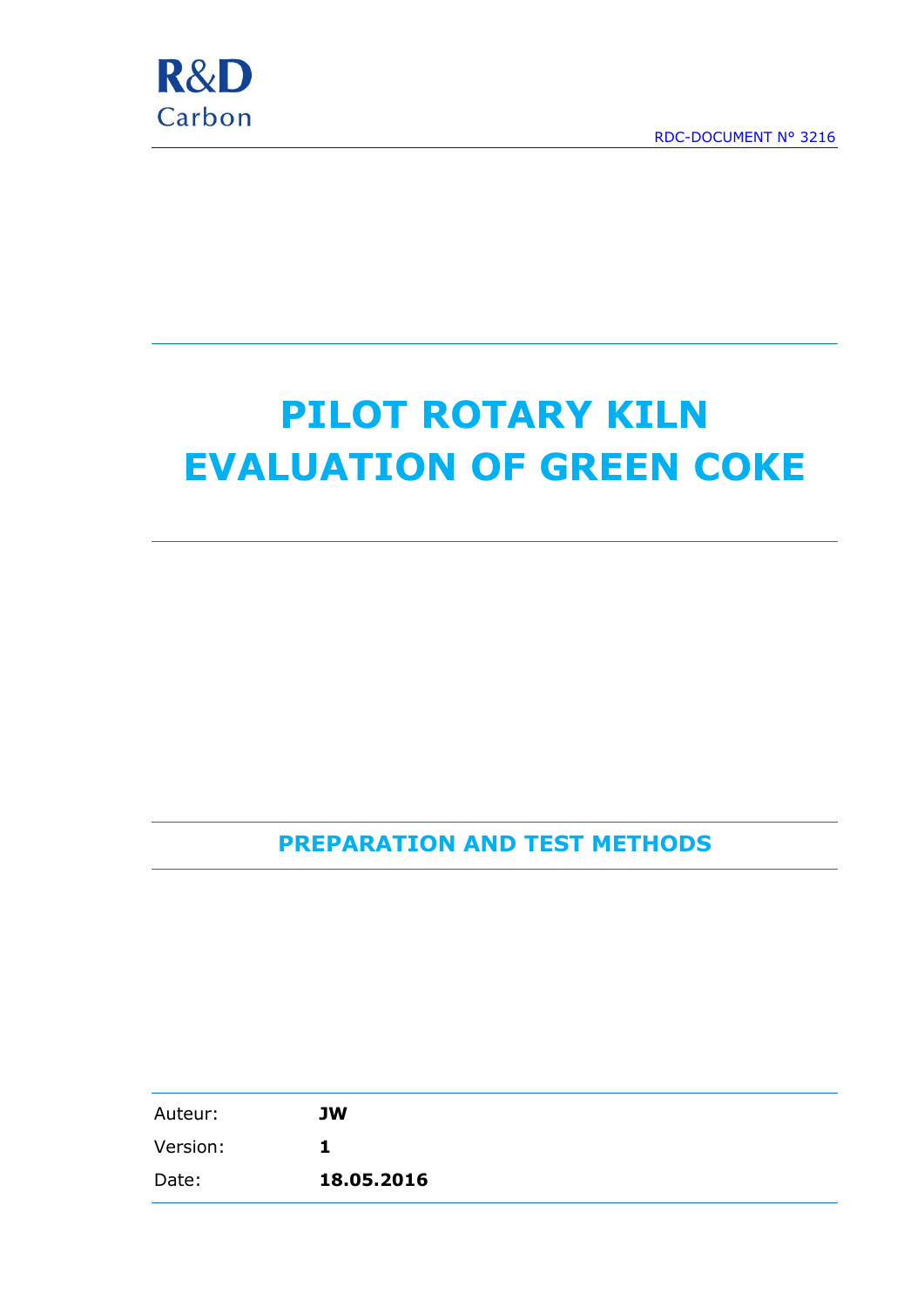

# **Table of contents**

|   | 5   |  |
|---|-----|--|
|   | 5.1 |  |
|   | 5.2 |  |
| 6 |     |  |
|   |     |  |

### <span id="page-1-0"></span>**1 Introduction**

R&D Carbon (RDC) is equipped in its pilot plant with a special pilot rotary kiln for the evaluation of green cokes. The full pilot rotary kiln evaluation described in this document includes the determination of the green coke quality, the losses during calcination and the final calcined coke quality that can be achieved.

The green coke quality will be determined by the measurement of its typical properties.

The calcination of the material will be made in two steps. The first one will be the calcination up to 750°C in the pilot rotary kiln in order to remove the volatiles present in the green coke. The second one will be the static calcination of the pre-calcined material in order to reach a typical real density.

The final calcined coke quality will then be determined by measuring all typical properties after rotary kiln and static calcination.

# <span id="page-1-1"></span>**2 Green Coke Testing**

Minimum 60 kg of a representative green coke is needed for a complete evaluation. This sample will be firstly divided to produce a 5 kg sample which will be tested in the R&D Carbon laboratory. The properties shown in the table below will be performed.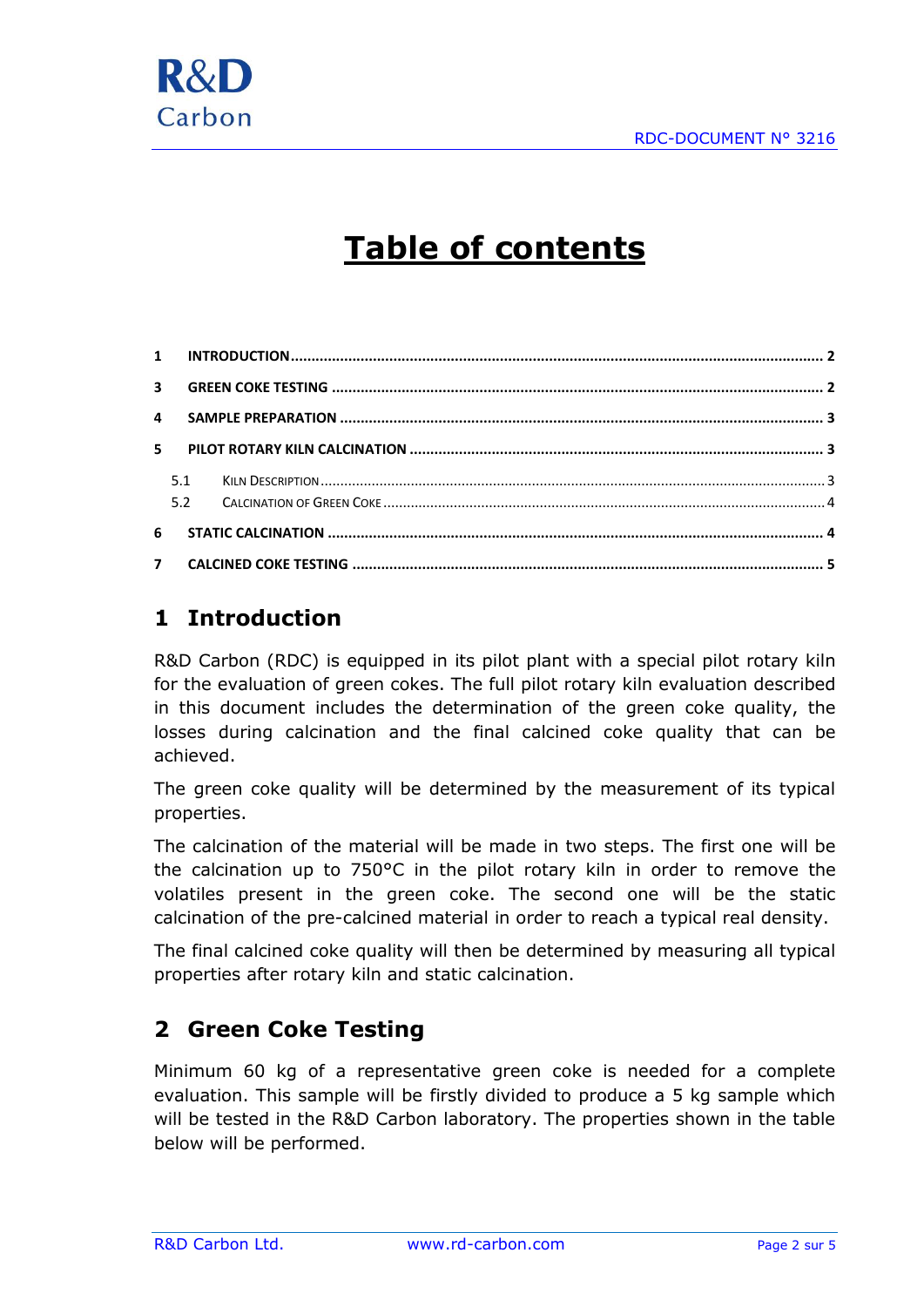#### RDC-DOCUMENT N° 3216

| <b>Pos</b> | <b>Properties</b>            | Unit          | Method           | Method RDC |
|------------|------------------------------|---------------|------------------|------------|
|            | Water Content Coke           | $\frac{0}{0}$ | <b>ISO 11412</b> | M204       |
|            | Volatile Matter              | $\frac{0}{0}$ | ISO 9406         | M175       |
| 3          | Hardgrove Grindability Index | -             | ISO 5074         | M196       |
| 4          | Sieving Analysis             | $\%$          | <b>ISO 12984</b> | M111       |
| 5.         | <b>Flements XRF</b>          | $%$ , ppm     | ISO 12980        | M103-1     |
| 6          | Ash Content                  | $\frac{0}{0}$ | ISO 8005         | M169-1     |
|            |                              |               |                  |            |

**Figure 1: Properties of Green Coke**

#### <span id="page-2-0"></span>**3 Sample Preparation**

The sample will be firstly dried at 200°C in order to prepare the coke fraction  $<$  16 mm that will be used for the evaluation. After sieving, the material  $> 16$ mm will be crushed and sieved again until all the material is  $<$  16 mm. The crushed fractions will be added to the natural ones and the sample will be homogenized.

#### <span id="page-2-1"></span>**4 Pilot Rotary Kiln Calcination**

#### <span id="page-2-2"></span>**4.1 Kiln Description**

R&D Carbon is equipped with a continuous pilot rotary kiln unit using green coke sized at  $\lt 16$  mm. The 4.5 m length kiln is electrically heated at 750 $^{\circ}$ C and his internal pipe diameter is 25 cm. The off-gases are removed with a draft which is applied to the kiln. The throughput, regulated by the inclination of the furnace and the rotational speed of the heat-resistant pipe, is 20 kg/h.



**Figure 2: EXT 114 Pilot Rotary Kiln**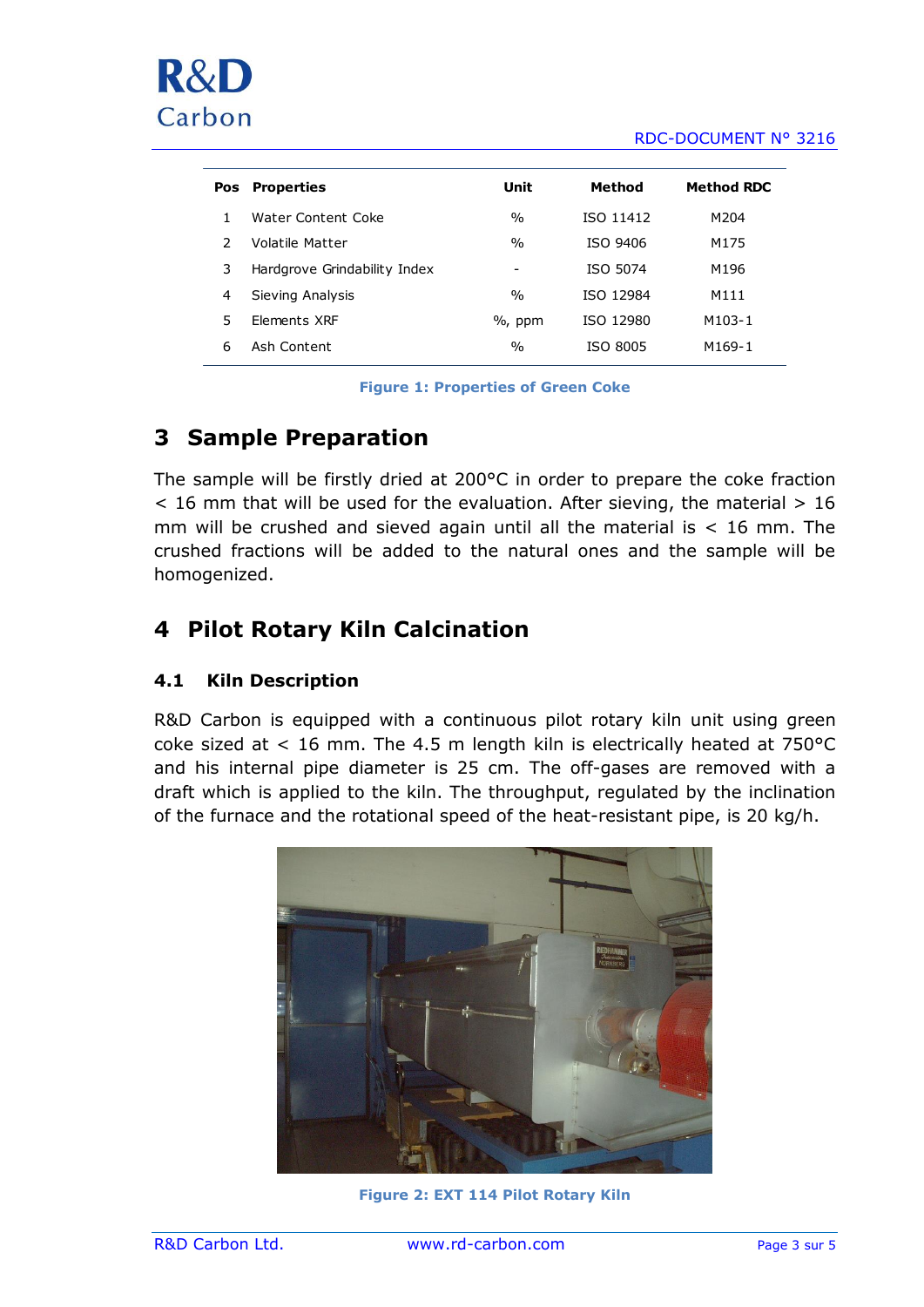

#### <span id="page-3-0"></span>**4.2 Calcination of Green Coke**

60 kg of the prepared fraction < 16 mm of green coke will be pre-calcined in the EXT 114 Pilot Rotary Kiln described above to a temperature up to 750°C with a rate of 20 kg/h.

#### <span id="page-3-1"></span>**5 Static Calcination**

The rotary kiln calcined coke, where the volatiles have been removed, will be calcined at a finishing temperature of 1'125°C in order to reach the final real density. The final calcination will be made in the BF24 baking furnace with the following program:

| $\triangleright$ | RT to 200°C:                          | $200^{\circ}$ C/h |
|------------------|---------------------------------------|-------------------|
| $\triangleright$ | 200 $^{\circ}$ C to 800 $^{\circ}$ C: | $100^{\circ}$ C/h |
| $\triangleright$ | 800°C to 1'125°C:                     | $50^{\circ}$ C/h  |
|                  | Soaking Time at 1'125°C:              | 20 hours          |



**Figure 3: RDC 167 Pilot Baking Furnace BF24**